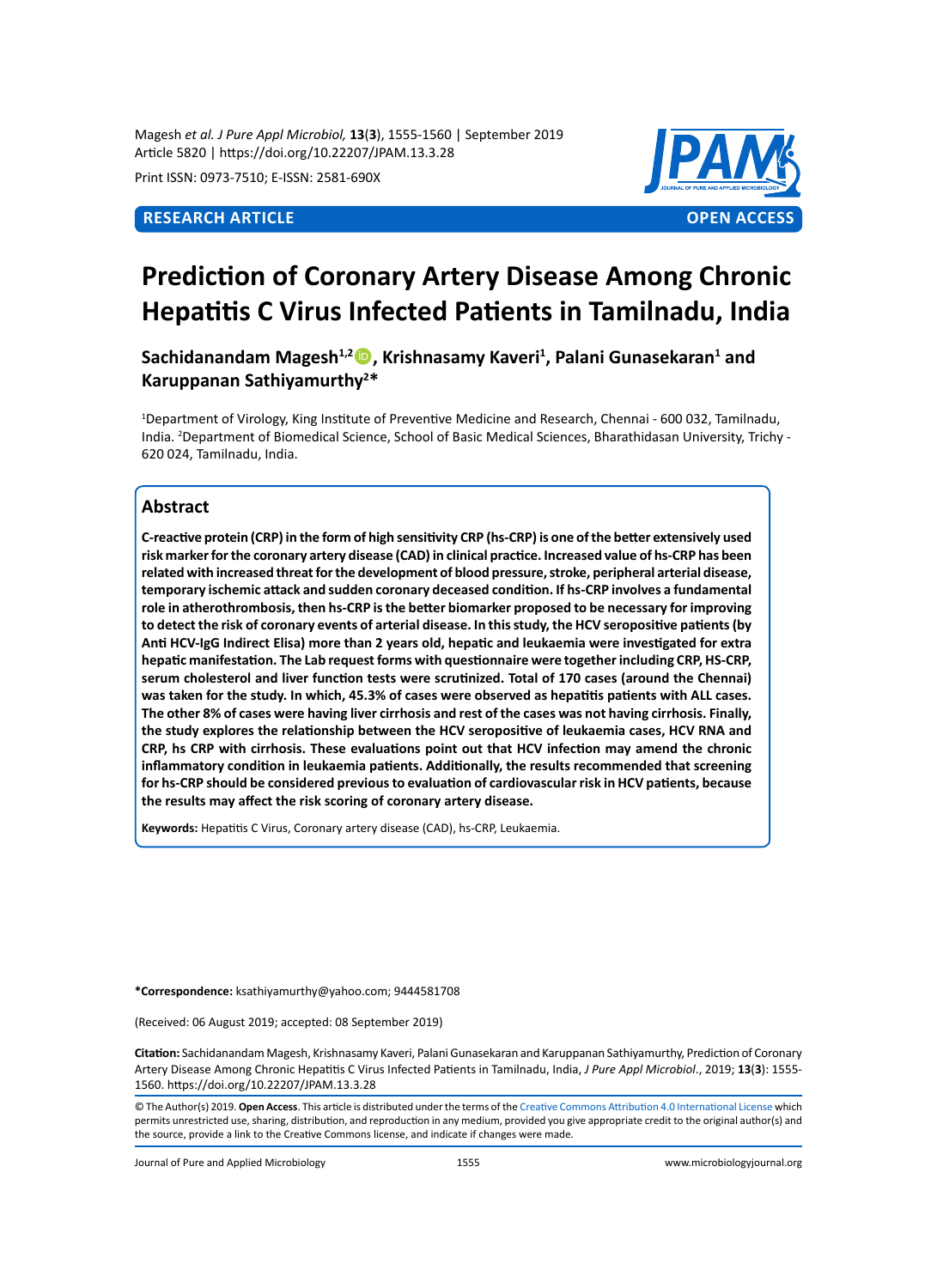#### **INTRODUCTION**

Hepatitis C virus RNA (HCV RNA) is the most significant indicator of viral replication in hepatitis C infected patients. By using polymerase chain reaction (PCR) method, HCV RNA is significant parameter in the detection of viremia in serum or plasma can be qualitatively or quantitatively detected, indicates the infection level and the efficiency of treatment $1,2$ . C-reactive protein (CRP) is secreted from the liver and belongs to main acute-phase protein, which is the mediator to produce tissue damage and activates the complement system. In humans, after the acute inflammatory stimuli thousand-fold or more levels of fibrogenic activity is markedly noted in the plasma<sup>3</sup> and increased level of production by hepatocytes<sup>4</sup>.

In the googling related to this study, few past studies reviewed that investigating the correlation between the presence of antibody against hepatitis C virus and point of CRP particularly in dialysis patient sera. High sensitive level of C-reactive protein (hs-CRP) is one of the better factor analyses hopefully in the laboratory to determine the micro inflammatory condition and their concentration. The determination of CRP level helps to distinguish individuals with a raised atherothrombotic risk and as well as direct pathogenetic role<sup>5</sup>.

In previous studies, CRP is the major systemic indicator of inflammation, induce adhesion molecule expressed in human endothelial cells and supporting involvement of CRP in the progression of atherosclerotic condition. Previously used analysing methods were unsatisfactorily sensitive to measure the level of CRP in blood less than the normal range that is below 10 mg/L and at the same time the current development of high-sensitive analysis for CRP (hs-CRP) has allowed to detect even slightly elevated level of CRP when compare with the normal range. Now a day, entirely automated and reliable high-sensitive analysing methods for CRP are now available worldwide. The previous reports revealed the direct reciprocal association between hs-CRP and future coronary disease relevant<sup>6</sup>.

Locasciulli *et al.*<sup>7</sup> determined that prevalence of HCV infection in a large cohort study in which patients recovered from childhood leukaemia and followed potentially for liver

disease from at least ten years as withdrawal of chemotherapy. The target of this study to differentiate from the other studies, was to decide if the range of hs-CRP concealed from the liver differed based on the positive or negative of the HCV RNA in sera or plasma collected from infected patients (who were suffered from leukaemia) of everyone with HCV IgG antibodies.

# **MATERIALS AND METHODS Patient's sample selection**

A total of one hundred and seventy patients with clinically suspected Hepatitis C infection were incorporated in this study, in which anti-HCV IgG antibodies was detected to be positive and who were referred to the institutional virology department for the analysis of viral markers.

IgG antibodies against Hepatitis C infection were detected by Microlisa (J. Mitra, India) and HCV RNA were identified by Nested PCR<sup>8,9</sup>. Sera with HCV RNA of above 1000 copies/ ml were appraised as positive of HCV RNA level. **Exclusion criteria**

Patients with liver disease based on alfa fetoprotein (> 400 ng/mL) and transabdominal ultrasound or treatment with like non steroid antiinflammatory drugs which could interfere with the hs-CRP results, were disqualified from the study. **HS-CRP Analysis**

The hs-CRP levels (Normal result: <1.0 mg/L) of the anti-HCV positive patients were detected in a Hitachi 902 analyser by based on the principle of particle enhanced immune turbidimetric method.

#### **Group selection**

In this study, the total of one hundred and seventy anti-HCV IgG positive samples were classified in to two groups based on the HCV RNA analysis, as the positive of HCV RNA (which have 41 samples under Group 1) and the negative of HCV RNA ( which have 129 samples under Group 2).

### **Ethical consideration**

The local ethical committee at the institute approved the common project protocols and complete details of aetiology in written concern form and oral approval were received from all patients and recorded.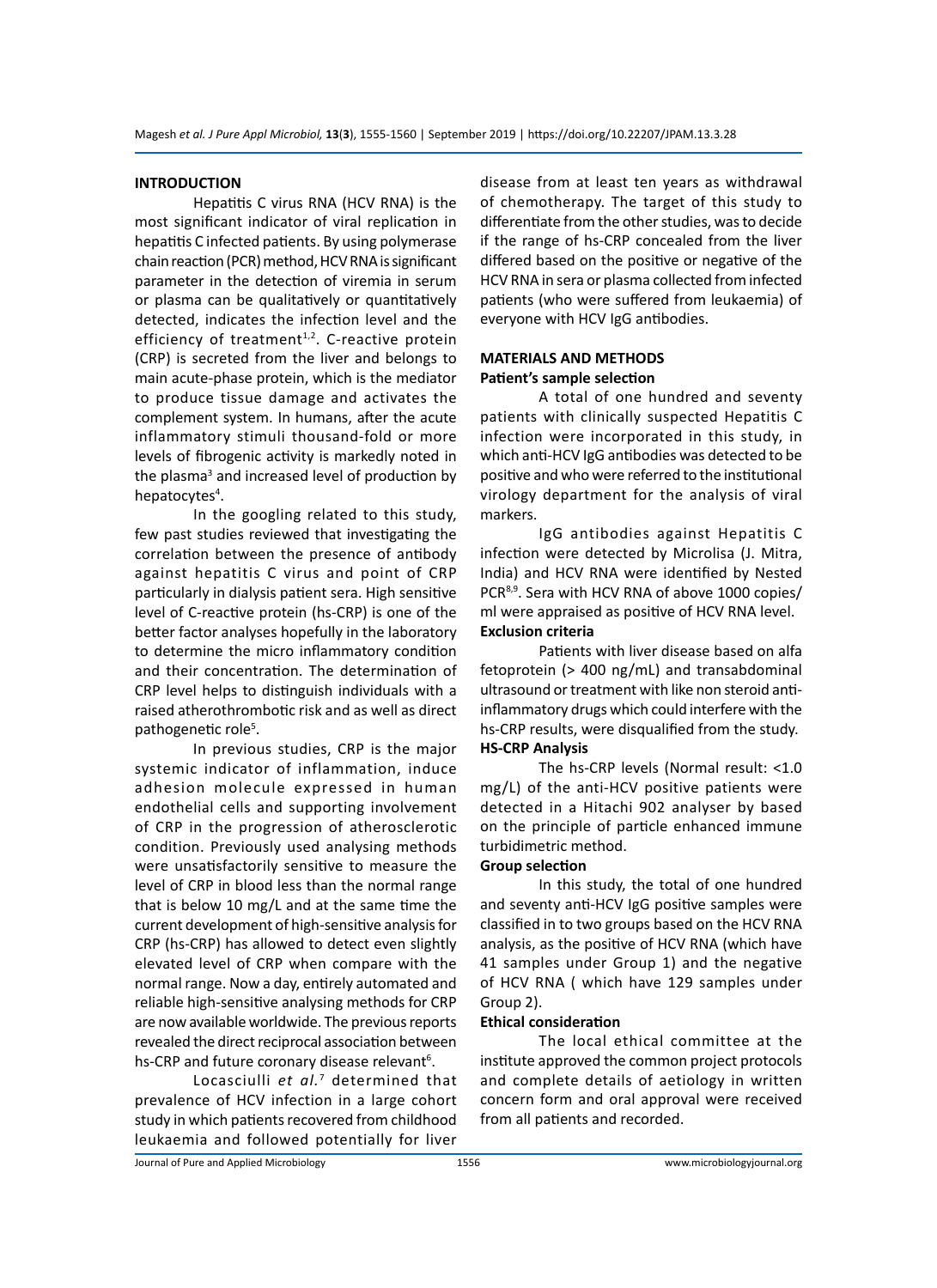#### **Statistical analysis**

Comparison of the quantitative mean values of the cumulative hs-CRP results of Group 1 and 2 were performed by student's t test. The numerical rates of the hs-CRP positive results comparison and related to both groups were analysed by using proportion test. Statistically *P*-value of *<*0.05 was considered as significant difference.

#### **RESULTS**

Since in this study, the hs-CRP values occurred to above the normal level in 14 (34.14%) of the 41 sera samples in the first group and in 15 (11.62%) of the 129 sera samples in the second group, numerical comparison of the hs-CRP positive samples released as a statistically significant result in favour of group 1 (*P*<0.001) designated in Fig. 1. At the same time when compared with two groups of each other, the mean value results of the quantitative hs-CRP were found statistically insignificant (*P*>0.05) condition.

Among the demographic data and symptom wise distribution of HCV cases (Table 1), group 1 patients displayed a distinct data level of atherogenic condition, as indicated by 11 (26.83%) patients were diabetic, 18 (43.90%) arterial hypertension, 2 (4.87%) smoking, 15 (36.58%) leukaemia, 6 (14.63%) vascular thrombosis, 3 (7.32%) cardiac ischemia and 17 (41.46%) unknown cases. We also found in the group 1 patients that increased levels of Total Cholesterol

| No.                   | Case study and<br>Symptoms | HCV RNA<br>Positive | <b>HCV RNA</b><br>Negative |
|-----------------------|----------------------------|---------------------|----------------------------|
| $\mathbf{1}$ .        | Number of<br>samples       | 41                  | 129                        |
| $\mathcal{P}_{\cdot}$ | Sex (Male/<br>Female)      | 22/19               | 72/57                      |
| 3.                    | Age                        | $42.5 \pm 16.5$     | $45.6 \pm 15.6$            |
| 4.                    | <b>Diabetes</b>            | 11 (26.83%)         | 37 (28.68%)                |
| 5.                    | Hypertension               | 18 (43.90%)         | 52 (40.31%)                |
| 6.                    | Smoking                    | 2 (4.87%)           | 13 (10.08%)                |
| 7.                    | Leukaemia<br>cases         | 15 (36.58%)         | 62 (48.06%)                |
| 8.                    | Vascular<br>thrombosis     | 6 (14.63%)          | 13 (10.08%)                |
| 9                     | Cardiac<br>ischemia        | 3(7.32%)            | 8 (6.20%)                  |
| 10.                   | Unknown                    | 17 (41.46%)         | 46 (35.66%)                |

**Table 1.** Demographic data and Symptoms wise distribution of HCV cases

(TC), Triglycerides (TGL), HDL-C, CRP, hs-CRP and lower concentrations of LDL-C in which the significant difference was noted. The biochemical marker wise distribution of HCV cases was denoted in Table 2.

The HCV RNA negative patients (group 2) included that 37 (28.68%) diabetic conditions, 52 (40.31%) with arterial hypertension, 13 (10.08%) vascular thrombosis, 62 (48.06%) leukaemia, 8 (6.20%) cardiac ischemia and 46 (35.66%) unknown cases. In the group 1 category, similar to that of biological disorders from HCV RNA negative



**Fig. 1.** Correlation between HCV RNA and hs-CRP analysis.

Journal of Pure and Applied Microbiology 1557 www.microbiologyjournal.org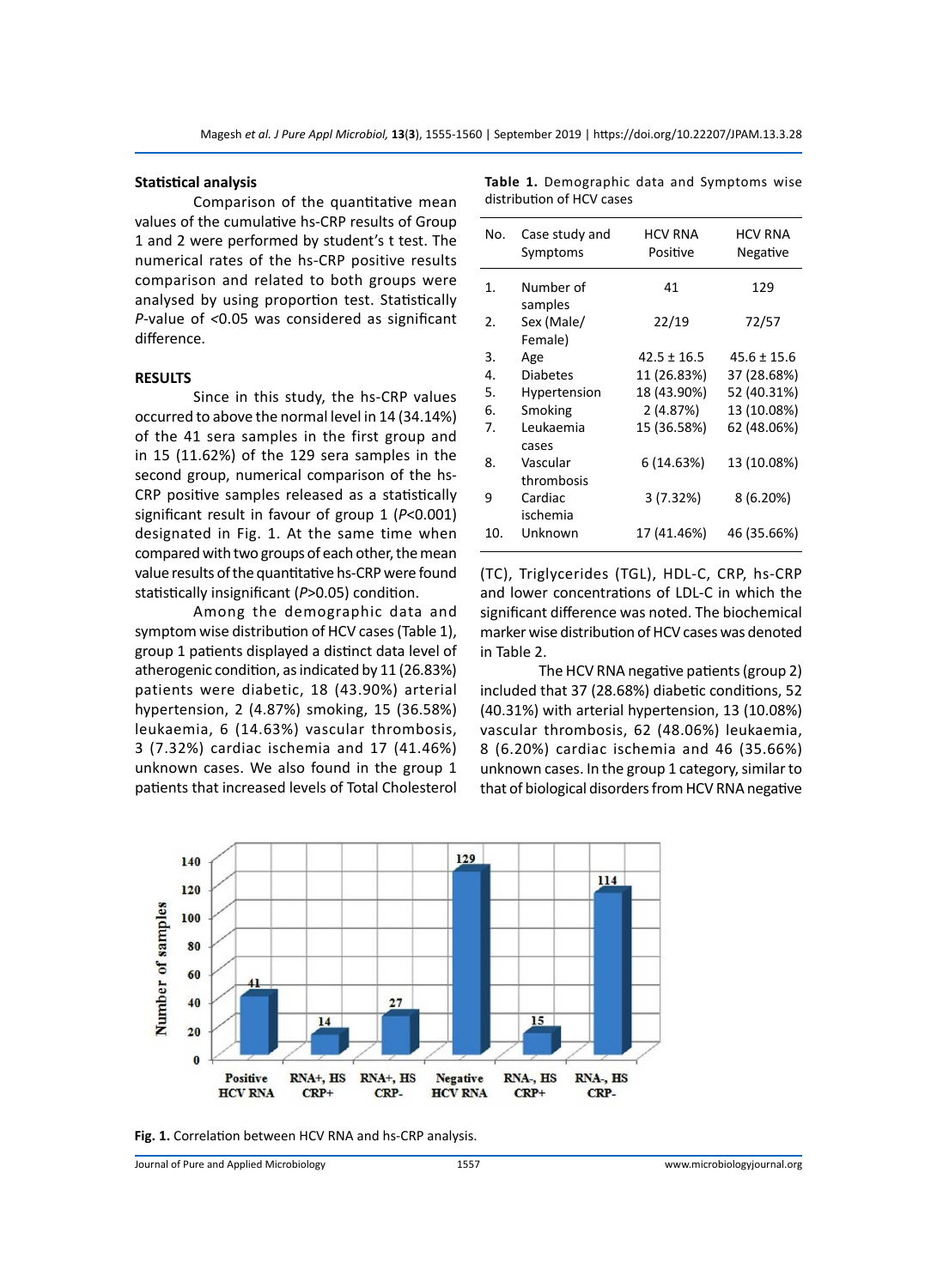|    | No. Biochemical | <b>HCV RNA</b>  | <b>HCV RNA</b>  |
|----|-----------------|-----------------|-----------------|
|    | parameters      | Positive        | Negative        |
|    |                 | patients        | patients        |
|    |                 | $(n=41)$        | $(n=129)$       |
| 1. | TC (mmol/L)     | $280 \pm 30.0$  | $260 \pm 26.0$  |
| 2. | $HDL-C$ (mg/dL) | $48 \pm 6.5$    | $42 \pm 8.5$    |
| 3. | LDL-C (mg/dL)   | $60 \pm 12.0$   | $82 \pm 5.2$    |
| 4. | TGL (mg/dL)     | $240 \pm 22.0$  | $180 \pm 32$    |
| 5. | Albumin (mg/dL) | $3.2 \pm 0.8$   | $3.8 \pm 0.3$   |
| 6. | CRP (mg/L)      | $4.2(1.0-20.5)$ | $3.2(1.0-18.2)$ |
| 7. | $Hs-CRP$ (mg/L) | 5.6 (0.5-22.5)  | $3.0(0.5-19.6)$ |
|    |                 |                 |                 |

**Table 2.** Biochemical markers wise distribution of total HCV cases

mmol/L: millimole per Liter, mg/dL: milligrams per DeciLiter, mg/L: milligrams per Liter

patients were observed. The group 2 patients had a significant difference in the range of albumin, TC, HDL-C and TGL. According to HCV RNA positive patients, HCV RNA negative patients coming under the significant increased (*P*< 0.001) concentration of LDL-C.

#### **DISCUSSION**

CRP has a 115 kDa molecular weight with pentamer structure. The physiological activity of CRP has not been explained accurately, but it may not only act as authorised factor for endotoxins but also for opsonized bacterial byproducts<sup>10</sup>. When compared with healthy controls, the serum levels in haemodialysis patients are ten-fold higher and numerous factors presently are discussed as targeting to this prominent inflammatory response. The process may not only called as microinflammation but also tolerate an underlying infectious stimulus.

Although new and recent spectacular information on the analysing power of CRP, couple of the kidney failure patients and in general population, several queries are unpredicted. Now a day, CRP emerged as a very important biomarker to diagnosis clinically for asymptomatic conditions. This marker is very sensitive, efficient and reliable to detect the risk of vascular changes at early stage in healthy individuals and give details about usage of high-sensitivity assays (normal range <5 mg/L) in most of the laboratories. Actually, this normal range is not considered as 'normal' values while some individuals have same values apparent that even <5 mg/L of CRP concentrations in atherothrombotic condition or prone to disease development<sup>11,12</sup>.

The necro-inflammatory condition of the liver leads to hepatitis caused by various hepatotropic viruses. Regarding the viral hepatitis agents and in the chronic stage of the disease, cytokines are the important factors for immune response initiation against them. Proinflammatory cytokines for example IL-1, IL-3 and TNF-alpha are generated in the Kupffer cells of the liver. The increased this type of cytokines secretion is directly proportional to the increased release of the acute phase level proteins from the liver cells. The streaming and non-circulating cells are secreted the cytokine IL-6 in the plasma leads to production of CRP, an acute phase protein from the liver. We aimed in this study from the anti-HCV IgG positive samples, those who had viremic groups with either HCV positive or negative to detect the CRP secreted from the liver.

HCV RNA negative patients had a considerable increased concentration of LDL-C when compared with HCV RNA positive patients indicated that CRP could enhance the uptake of native LDL in to macrophages. Regarding the current study, the insignificance of the statistical level was detected when the quantitative average values of hs-CRP were evaluated between both the group either positive (n=41) or negative of HCV RNA (n=129).

During the literature collection for our study, the interesting point is that similar results observed in a couple of separate studies in haemodialysis patients. In both studies, the higher level of CRP values are detected in the hepatitis C antibody negative group when compared with the group have positive condition for the same hepatitis C antibody<sup>13,2</sup>. Romania in 1995, reported that the earlier results are associated with the subjects of CRP level. The investigators observed that 5 (12.19%) patients have a higher level of CRP than the normal level, out of the 41 sera positive for anti-HCV in haemodialysis patients $14$ .

Gedik *et al.*<sup>15</sup> explained that the relationship between hs-CRP rates and hepatitis B viral load were unclear, in a previous study. Rifai *et al.*16 hope and urge that the FDA will instruct the clinical chemistry community regarding the importance of hsCRP values in cardiovascular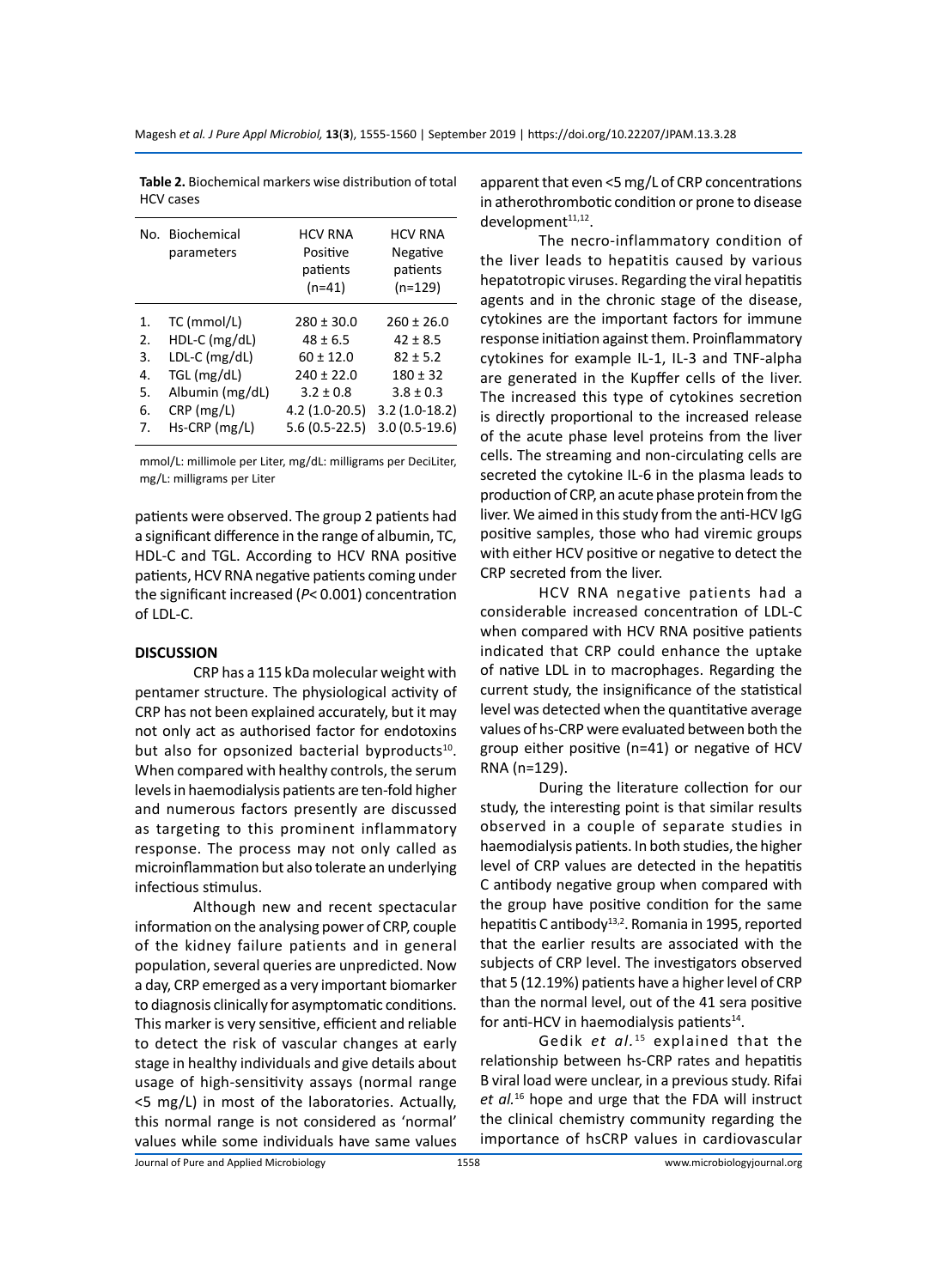disease evaluation. The very important confusion about the hsCRP, the clinicians and practicing physicians should know the variation between older and the newer methods of CRP and hsCRP estimation for the detection of a cardiovascular risk condition.

The main motivation of our study, differing from the other studies on hepatitis C infection mentioned above was investigation of the hs-CRP levels between viremic groups who have positive of hepatitis C IgG antibody and positive for HCV RNA, whereas non viremic groups means as HCV RNA negative. As a significance of the data presented in this study, even though it is difficult to come a crystal clear conclusion with about the correlation between certain serological indicators and hepatitis C virus infected patients containing hs-CRP, we believed that our results are valuable presenting for it and will support the issue to be investigated broadly and in more aspects.

#### **ACKNOWLEDGMENTS**

We would like thank to Indian Council of Medical Research (ICMR), Government of India for supporting the laboratory in Department of Virology, King Institute of Preventive Medicine and Research, Guindy, Chennai and the laboratory staff for their support throughout the study.

## **CONFLICTS OF INTEREST**

The authors declares that there is no conflict of interest.

# **AUTHORS' CONTRIBUTION**

SM, KK, PG and KS designed the experiments. SM and KK performed the experiments. SM, KK and KS analyzed the data and wrote the manuscript. PG and KS supervised and reviewed the manuscript. SM, KK, PG and KS read and approved the manuscript.

#### **FUNDING**

None.

#### **DATA AVAILABILITY**

All datasets generated or analyzed during this study are included in the manuscript.

#### **ETHICS STATEMENT**

Ethical clearance was obtained from institutional ethical committee.

#### **REFERENCES**

- 1. Henderson, D.K. Managing occupational risks for hepatitis C transmission in the health care setting. *Clinical Microbiology Reviews*, 2003; **16**(3): 546-568. https://doi.org/10.1128/CMR.16.3.546- 568.2003
- 2. Özekinci, T., Atmaca, S. and Akbayin, H. Correlation of high sensitive C-reactive protein and Hepatitis C Virus RNA in anti-HCV-positive sera/Anti-HCV pozitif serumda yuksek duyarlikli C-reaktif protein ve Hepatit C virus RNA iliskisi. *Dicle. Tip. Dergisi.*, 2011; **38**(2): 134. https://doi.org/10.5798/ diclemedj.0921.2011.02.0002
- 3. Ablij, H.C., and Meinders, A.E. C-reactive protein: history and revival. *European Journal of Internal Medicine*, 2002; **13**(7): 412-422. https://doi. org/10.1016/S0953-6205(02)00132-2
- 4. Volanakis J.E. Human C-Reactive protein: expression, structure and function. *Mol. Immunol.* 2001; **38**(2): 189- 97. https://doi.org/10.1016/S0161-5890(01)00042-6
- 5. Rogowski, O., Vered, Y., Shapira, I., Hirsh, M., Zakut, V. and Berliner, S. Introducing the wide range C-reactive protein (wr-CRP) into clinical use for the detection of microinflammation. *Clinica Chimica Acta.*, 2005; **358**(1-2): 151-158. https://doi.org/10.1016/j. cccn.2005.02.024
- 6. Helal, I., Zerelli, L., Krid, M., ElYounsi, F., Maiz, H. B., Zouari, B., *et al*. Comparison of C-reactive protein and high-sensitivity C-reactive protein levels in patients on hemodialysis. *Saudi Journal of Kidney Diseases and Transplantation*, 2012; **23**(3): 477.
- 7. Locasciulli, A., Testa, M., Pontisso, P., Benvegnù, L., Fraschini, D., Corbetta, A., *et al*. Prevalence and natural history of hepatitis C infection in patients cured of childhood leukemia. *Blood*, 1997; **90**(11): 4628-4633.
- 8. Ohno, O., Mizokami, M., Wu, R. R., Saleh, M. G., Ohba, K., Orito, E., *et al*. New hepatitis C virus (HCV) genotyping system that allows for identification of HCV genotypes 1a, 1b, 2a, 2b, 3a, 3b, 4, 5a, and 6a. *Journal of Clinical Microbiology*, 1997; **35**(1): 201–207.
- 9. Magesh, S., Bupesh, G., Sathiyamurthy, K., Saran, N., Vennila, S., Sureshbabu, B.V., *et al*. Seroprevalence, Epidemiology and Genetic Characterization of Hepatitis C Virus, India. *Virol. Immunol. J.*, 2016; 1(**1**): 000102. https://doi.org/10.23880/VIJ-16000102
- 10. Ertem, A. G., Efe, T. H., Yayla, C., Akboga, M. K., Aח ar, B., Ünal, S., *et al*. The association between serum procalcitonin levels and severity of coronary artery disease assessed by SYNTAX score in patients with acute coronary syndrome. *Angiology*, 2017; **68**(1): 40-45. https://doi.org/10.1177/0003319716638239
- 11. Ridker, P.M. Cardiology Patient Page. C-reactive protein: a simple test to help predict risk of heart attack and stroke. *Circulation*, 2003; **108**: e81-e85. https:// doi.org/10.1161/01.CIR.0000093381.57779.67